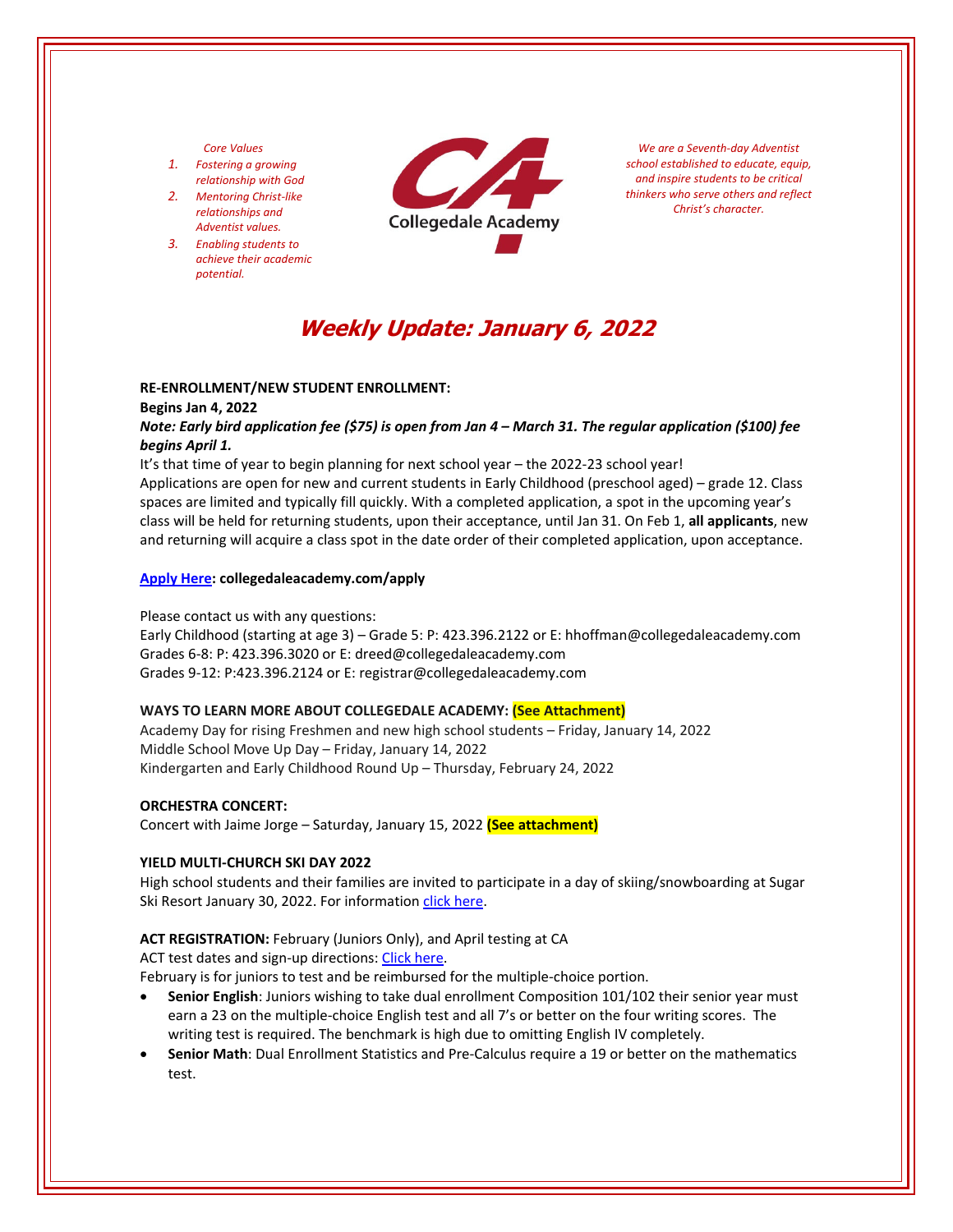## **JOSTENS ORDERS – SENIOR PARENTS**

If you need to order something for graduation (announcements/invitations), please do so via the website: [www.Jostens.com](https://www.jostens.com/) and enter Collegedale Academy when it asks for the school. (Do not order a cap/gown online, the school has placed that order) You may also contact Jostens in Dalton, GA at 706‐226‐4446.

# **LUNCH MENU:**

- Mondays/Freshmen: Chick Patty & Grillers
- Tuesdays/Juniors: Haystacks
- Wednesdays/Sophomores: Special K Loaf
- Thursdays/Seniors: Baked Ziti
- Fridays/CA Organizations: Pizza by the slice or box, Students wanting to reserve a lunch for the day. Please Mr. Baldwin to pick up a ticket.

# **JOIN THE CA (HIGH) PRAYING PARENTS**

Our community believes in the power of prayer and specifically takes time out each week to collectively pray for the students at Collegedale Academy. All parents are encouraged to come and pray for the high school students each week on Thursdays starting at 8am. Currently the group is meeting in the Fifties Diner. For more information, please contact the group's volunteer leader Ingrid Moon ‐ 719‐480‐2146.

# **POWERSCHOOL—**see your student's grades/attendance any time!

**https://ca-[net.powerschool.com](https://ca-net.powerschool.com/public/)** is the url for the PowerSchool log in.

Parents, please remember to use your PowerSchool login and password connecting your student(s) to your account with your parent access codes for each student. Parents may change their usernames/passwords. Under email notifications, you select how often you wish to receive email notifications and how detailed the grade and attendance reports will be.

**MOBILE APP:** if grades are not showing, try uninstalling and re‐installing the app on your phone. The district code is WXBH. Don't yet have the mobile app? Go to your app store and look for PowerSchool Mobile with this logo. Make sure to get the dark background.



## *HELPFUL LINKS: many are found under "Forms & Information" in the high school section.*

- **1.** Bell Schedule Click [Here](https://www.collegedaleacademy.com/wp-content/uploads/2018/08/Bell-Schedule.pdf)
- **2.** Faculty Contact List: names, numbers, emails, what they teach/do. [Click](https://www.collegedaleacademy.com/wp-content/uploads/2021/08/faculty-only-2021-2022.pdf) here
- **3.** 2021‐2022 calendar, go to [collegedaleacademy.com](https://www.collegedaleacademy.com/calendars/)
- **4.** The Student Handbook is located at collegedaleacademy.com
- **5.** The *Echolier*: [caecholier.com](https://caecholier.com/)
- **6.** CA Library: CA HS [library](https://southernuniongcc.mlasolutions.com/m5/catalog/(S(l0bmp3o4rh3wnln3veed0jgh))/default.aspx?installation=CDA) site
- **7.** Academic Excellence Policy: Click [Here](https://www.collegedaleacademy.com/wp-content/uploads/2018/08/Academic-Excellence-Policy.pdf)
- **8.** ACT test dates: Practice for the ACT via CA Library site. Test is offered Sept., Dec., and April each year. Link: Click [Here](https://www.act.org/)
- **9.** College Admissions and HOPE Scholarship requirements click [here](https://www.collegedaleacademy.com/wp-content/uploads/2019/08/TSAC-Scholarship-Info.pdf)
- 10. Hope Scholarship (TSAC) Link: Click [here](https://www.tn.gov/collegepays/money-for-college/tn-education-lottery-programs/tennessee-hope-scholarship.html)
- 11. TNPromise (TSAC) Link: Click [Here](https://www.tn.gov/tnpromise.html)
- 12. Pre-Arranged Absence Form click [here](https://www.collegedaleacademy.com/wp-content/uploads/2016/11/Class-Absence-Request-Form-May-2017.pdf)
- **13.** Rescheduling Exams: please refer to page 30 of the Student Handbook
- **14.** Community Service (suspended until further notice)
- **15.** Leadership Team Petition Form: for organizational and individual requests [here](https://www.collegedaleacademy.com/wp-content/uploads/2019/08/Leadership-Petition-SSch.pdf)
- 16. Transcript Release: send a C.A. transcript to another location. Click [here](https://collegedaleacademy.wufoo.com/forms/q1bmc4gg10gftjs/)
- 17. Field Trip/Activity Permission Form. Click [here](https://www.collegedaleacademy.com/wp-content/uploads/2018/08/Field-Trip-form.pdf)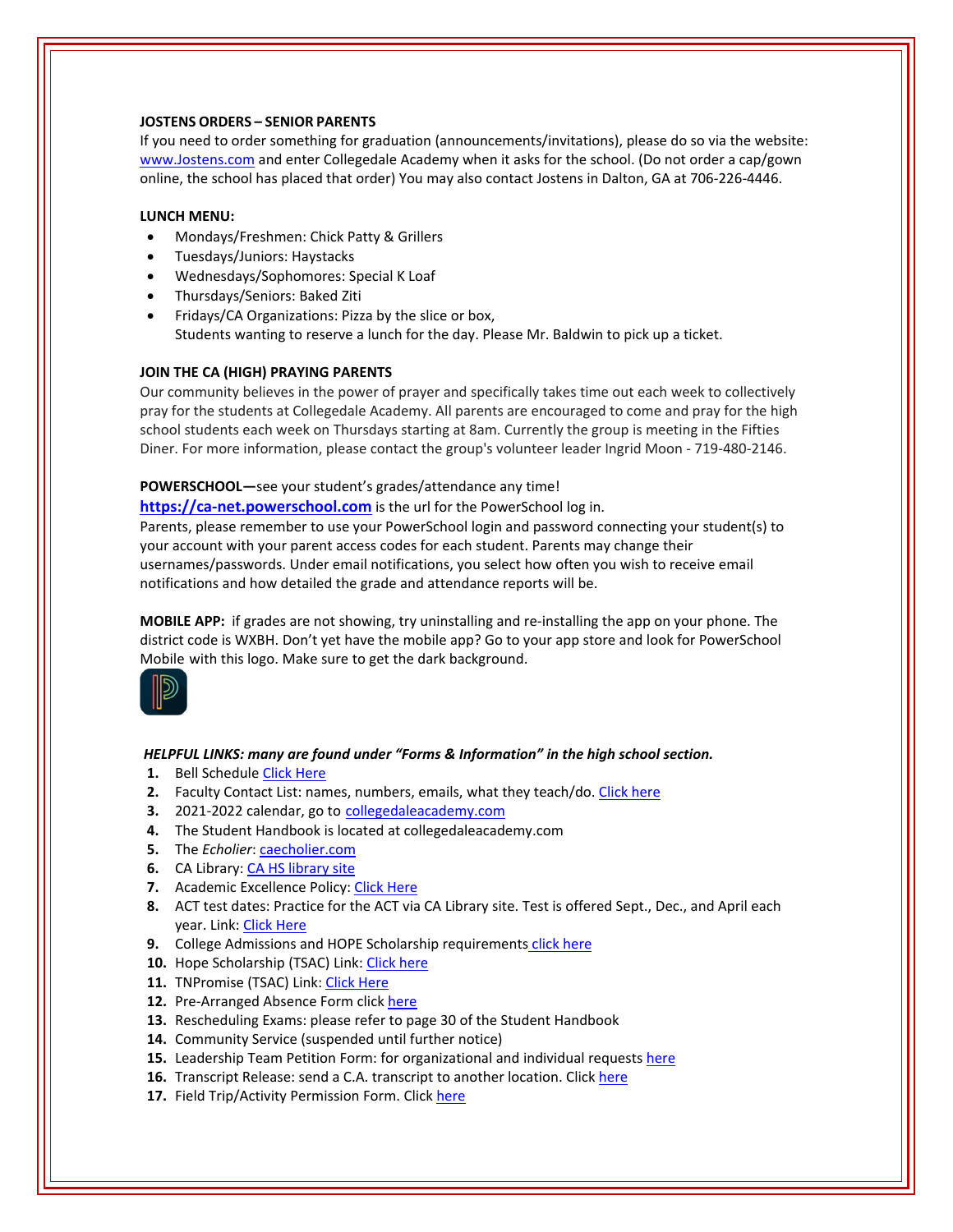- **18.** New Drivers: please see the Student Handbook for attendance paperwork required for Learners' Permits.
- 19. Student Accident Insurance Policy click [here.](https://adventistrisk.org/en-us/insurance/nad/k-12-student-accident)

#### **UPCOMING ACTIVITIES**

Jan. 7, YIELD Vespers Jan. 8, SA Junk Scramble Jan. 10, CA Basketball vs. Silverdale Jan. 11, CA Basketball vs. Grace Jan. 14, Academy Day Jan. 15‐16, MLK, Jr. Basketball Tournament Jan. 15, Choir Performance Jan. 15, Opus @Collegedale Connect Jan. 15, Strings/Chamber Orchestra afternoon Performance Jan. 17, MLK Day – **NO SCHOOL** Jan. 18, CA Basketball vs. Boyd Jan. 20, CA Basketball vs. Silverdale Jan. 21, CA Basketball vs. St. Andrews Jan. 25, CA Basketball vs. Notre Dame Jan. 26‐30, Andrews Tournament Feb. 1, CA Basketball vs. Grace Feb. 1, CA Finance & Board Feb. 2, Blood Assurance Feb. 4, YIELD Vespers Feb. 5, Chamber Orchestra Evensong Vespers Feb. 5, Opus morning Church Service Feb. 5, Class Basketball Games Feb. 7, District Basketball Girls Varsity Feb. 8, Orchestra @Zan Young Fundraiser Feb. 9‐12, CA Orchestra and Bands @SAU Music Workshop Feb. 11, ACT (Juniors Only) – **NO SCHOOL** Feb. 12, District Basketball Boys & Girls Feb. 13, Band Super Bowl Party @Lindquist Feb. 21, Presidents' Day – **NO SCHOOL** Feb. 26, Concert Band @Church Worship Service Feb. 26, Talent Show Feb. 27, Opus & Chamber Orchestra @1<sup>st</sup> Cumberland Presbyterian Church Feb. 28‐Mar. 4, Week of Prayer Mar. 1, CA Soccer vs. Soddy Daisy Mar. 2, Senior Academic Advising Mar. 4, YIELD Vespers Mar. 5, Opus Performance @Regenerate Youth Festival Mar. 5, Regenerate Youth Festival Mar. 7‐18, Mission Trip Mar. 9, Parent Night (New Students) Mar. 11, End of 3<sup>rd</sup> Quarter Mar. 14‐18, Spring Break – **NO SCHOOL** Mar. 20, Jazz Band @Collegedale Market Mar. 22, CA Soccer vs. Grace Mar. 26, Wind Band @Church Worship Service Mar. 27, SA Spring Fling Mar. 30‐Apr.3, Opus Tour